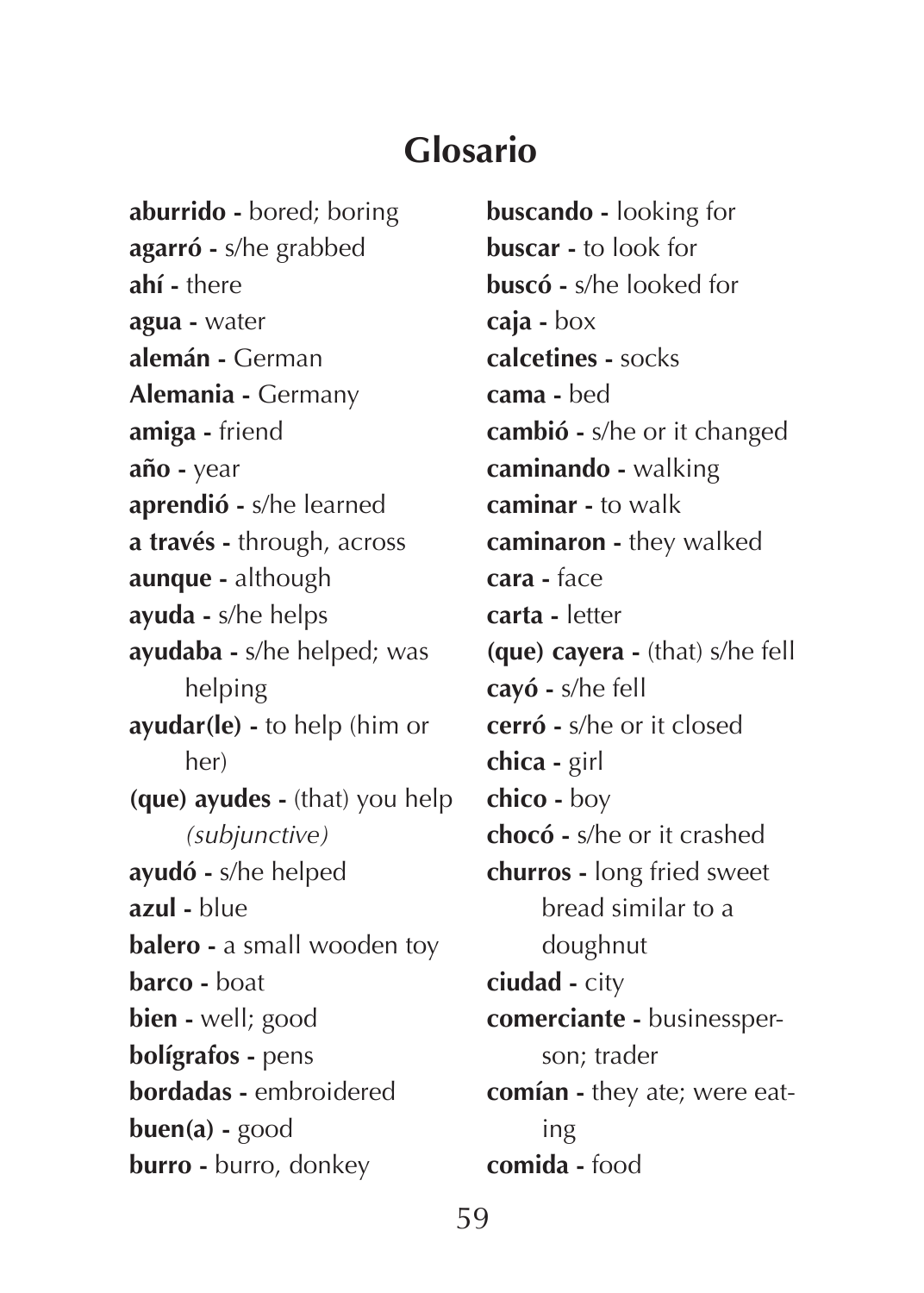**comieron -** they ate **comió -** s/he ate **comprar -** to buy **compraron -** they bought **(que) compre -** (that) s/he buy **compró -** s/he bought **(que) corra -** (that) s/he run *(subjunctive)* **correr -** to run **corría -** s/he was running; used to run **corriendo -** running **corrió -** s/he ran **crees -** you believe **creía -** s/he believed **creo -** I believe **cuates -** friends **cuatro -** four **cuidaba -** s/he cared for **cuidado -** care **cuidar -** to care for **decir -** to say/tell **deja -** s/he leaves **dejaron -** they left **dejó -** s/he left **después -** after; later **dijeron -** they said **dijo -** s/he said

**dolor -** pain **dormitorio -** bedroom **edad -** age **empezó -** s/he or it began **enamorada -** in love **encontraron -** they found **encontró -** s/he found **enferma -** sick **enfermedad -** disease/illness **entre -** between **era -** was **eran -** were **eras -** you were **eres -** you are **esa -** that **esas -** those **escaleras -** stairs **escribía -** s/he was writing **escribían -** they were writing **escribió -** s/he wrote **escribir -** to write **escuela(s) -** school(s) **eso -** that **esos -** those **esta -** this **estaba -** was **estar -** to be **estás -** you are **este -** this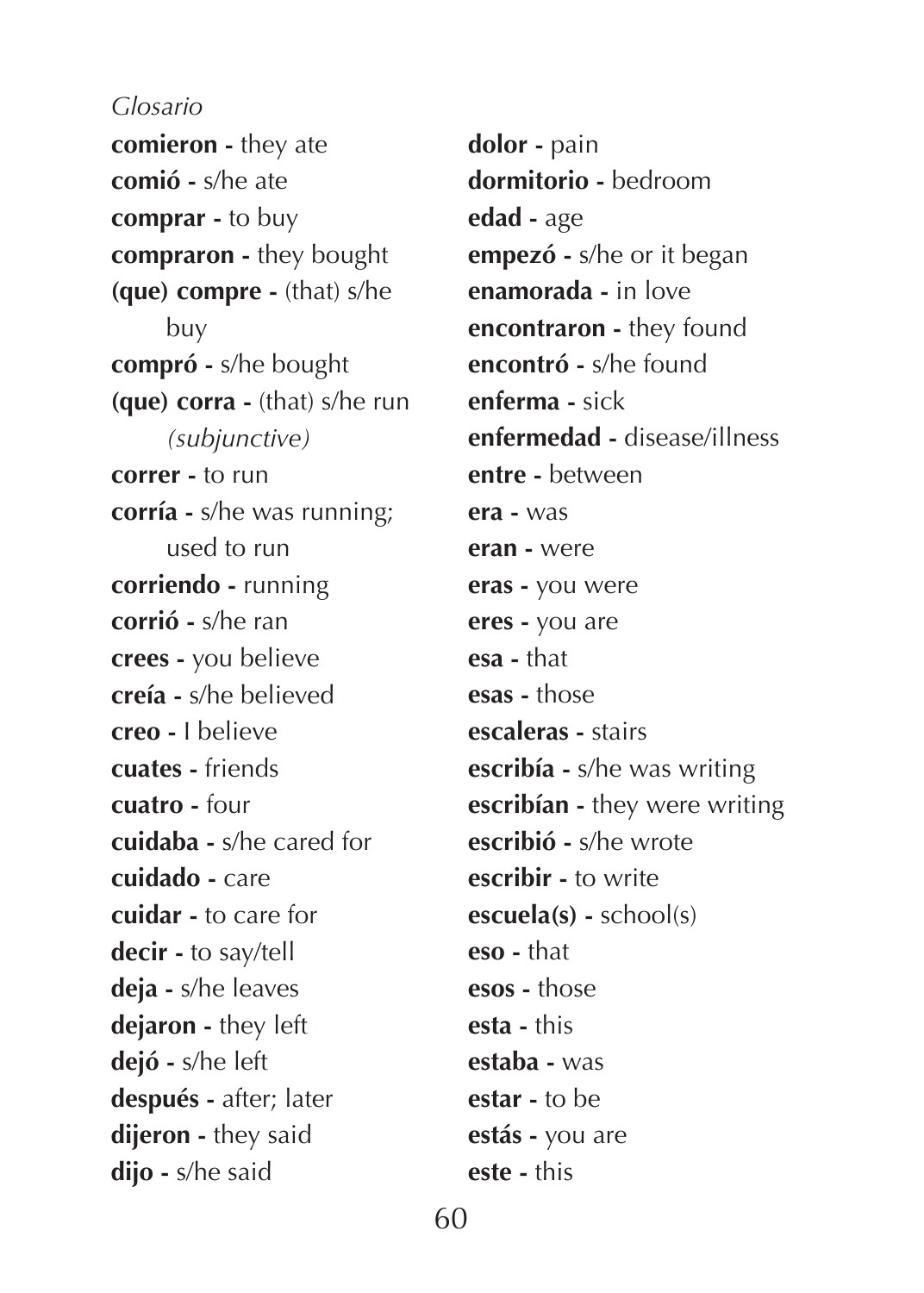**estuviera -** were *(past subjunctive)* **estuvo -** was **éter -** ether (a type of anesthesia) **exnovio -** ex-boyfriend **faldas -** skirts **fin -** end **fue -** was; went **fuego -** fire **fuera -** were; went **fueron -** they went; they were **ganar dinero -** to earn money **gente -** people **gordo -** fat **gracias -** thanks **gran -** great; large **grande -** large **gritaba -** s/he was shouting **gritó -** s/he shouted **(le) gustaba -** was pleasing(to him/her); s/he liked **(le) gustaban -** were pleasing(to him/her); s/he liked **(le) gustó -** pleased(him/her); s/he liked **había -** there was; there were

**hablaba -** s/he was talking **hablaban -** they were talking **hablando -** talking **hablar -** to talk **habló -** s/he talked **hace -** makes; does **hacer -** to make; to do **hecho -** made; done **herida -** wound; injury **hicieron -** they made; they did **hiciste -** you made; you did **hijo(a)-** son/daughter **hizo -** s/he made; s/he did **hermana -** sister **hombre -** man **huesos -** bones **iba -** was going **iban -** they were going **ir -** to go **irse -** to leave **jabón -** soap **joven -** young **juegue -** play *(subjunctive)* **jueves -** Thursday **jugaba -** was playing **jugaban -** they were playing **jugar -** to play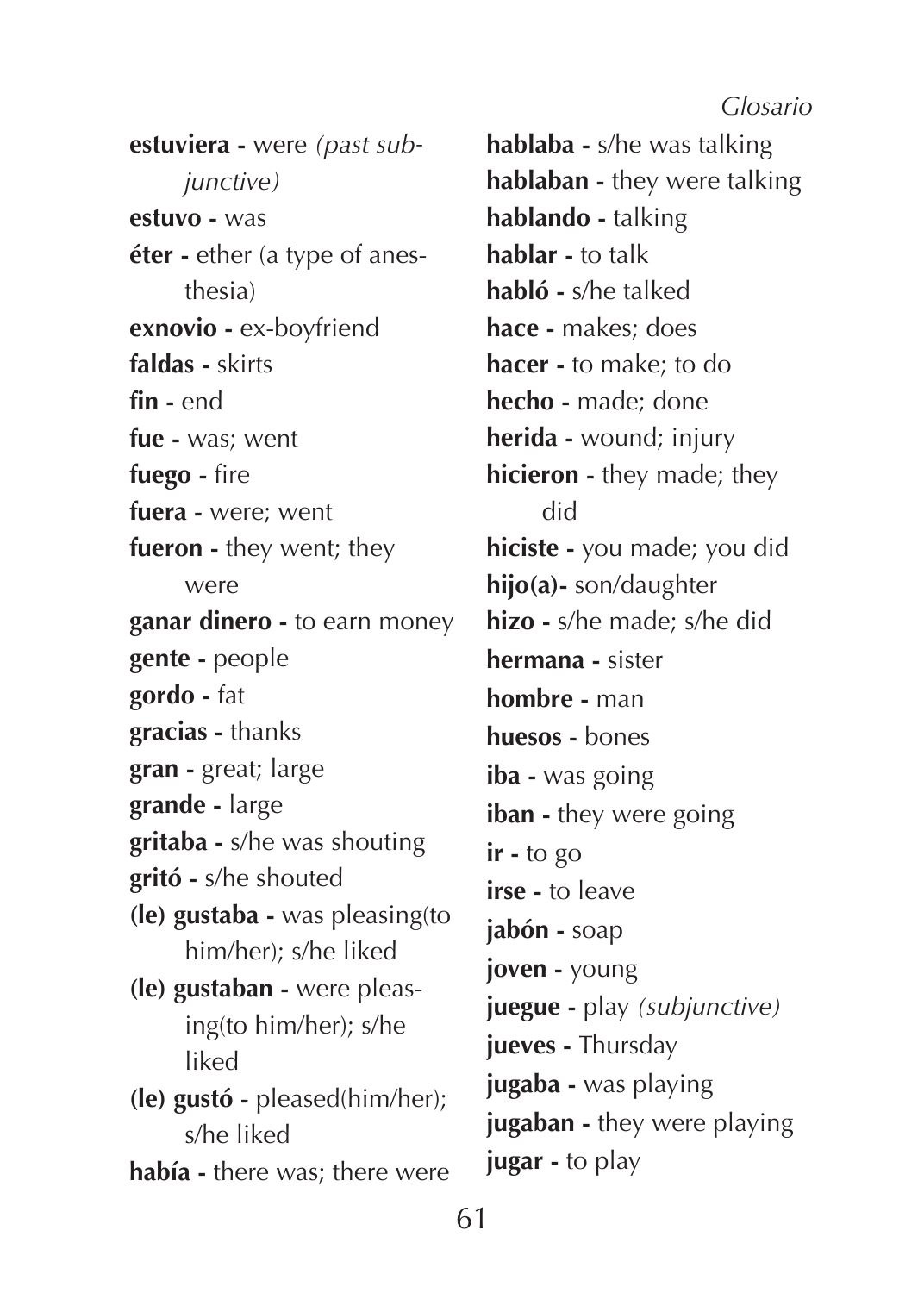**jugara -** play *(past subjunctive)* **leer -** to read **leía -** was reading **lenta -** slow **lentamente -** slowly **leyó -** s/he read **libro -** book **llamaba -** s/he called **llamaban -** they called **llamada -** call *(noun)* **llámame -** call me **llegaron -** they arrived **llegó -** s/he arrived **llevaba -** was wearing; carrying **llevaban -** they were wearing; carrying **(se) llevaban bien -** they got along well **llevó -** s/he wore; carried **lloraba -** was crying **llorando -** crying **loca -** crazy **madrastra -** stepmother **malo(a) -** bad **mato -** I kill **mató -** s/he killed *Glosario*

**meses -** months **miedo -** fear **mientras -** while **mija (mi hija) -** my daughter **mira -** s/he looks; watches **miraron -** they looked; watched **miró -** s/he looked; watched **misa -** Mass (Catholic church service) **montar -** to ride **montaba -** was riding **monta -** s/he rides **morir(se) -** to die **muchacho(a) -** boy/girl **muerte -** death **mujer -** woman **mundo -** world **murió -** s/he died **nacieron -** they were born **nació -** s/he was born **Navidad -** Christmas **negro -** black **niño(a) -** child **noche -** night **novio(a) -** boyfriend/girlfriend **nueva(s)/nuevo(s) -** new **oía -** heard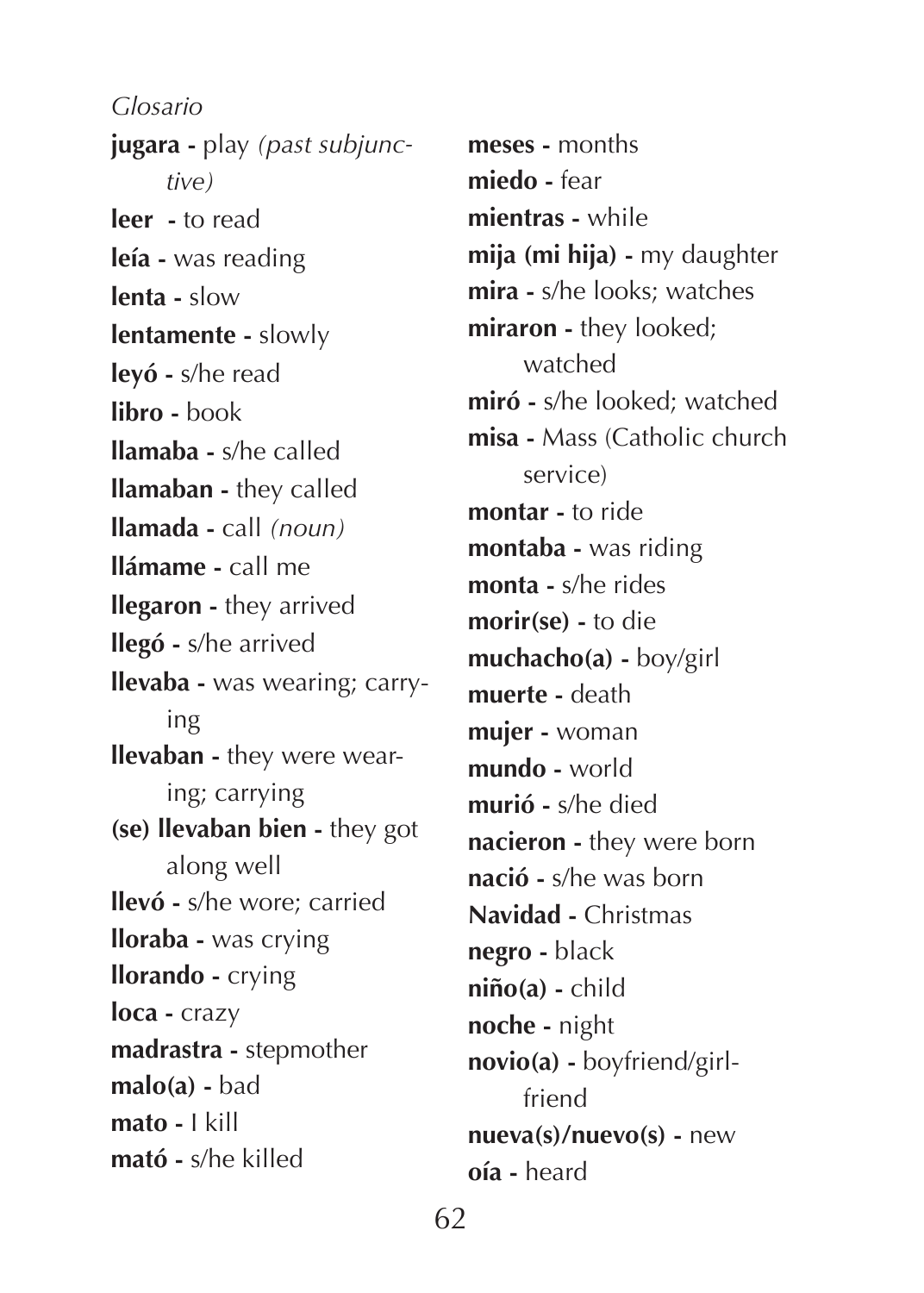**oír -** to hear **ojos -** eyes **otro(a) -** another **oyera -** hear *(past subjunctive)* **oyó -** s/he heard **padre -** father **padres -** parents **palabras -** words **paraguas -** umbrella **(se) paró -** s/he stopped; s/he stood **parto -** birth **pata de palo -** pegleg **pensaba -** was thinking **pensar -** to think **pequeño(a) -** small **periódico -** newspaper **pero -** but **perro -** dog **pidió -** s/he asked for **pie -** foot **pierna -** leg **poblano -** person from the Mexican state of Puebla **pobre -** poor **poco(s) -** little; few **podemos -** we can **podía -** could

**podían -** they could **posada -** a Christmas celebration **prendieron -** they lit **primera comunión -** first communion **puede -** s/he can **qué -** what **quería -** wanted **querían -** they wanted **quiere -** s/he wants **quiero -** I want **quince -** fifteen **rara -** strange **reunirse -** to reunite; to meet **(de) repente -** suddenly **rompió -** s/he broke **ropa -** clothes **sabía -** knew **sacar -** to take (out) **sacó -** s/he took (out) **salga -** leave **salían -** they were leaving **saliera -** leave *(past subjunctive)* **salió -** s/he left **salir -** to leave **sangre -** blood **se casó -** s/he got married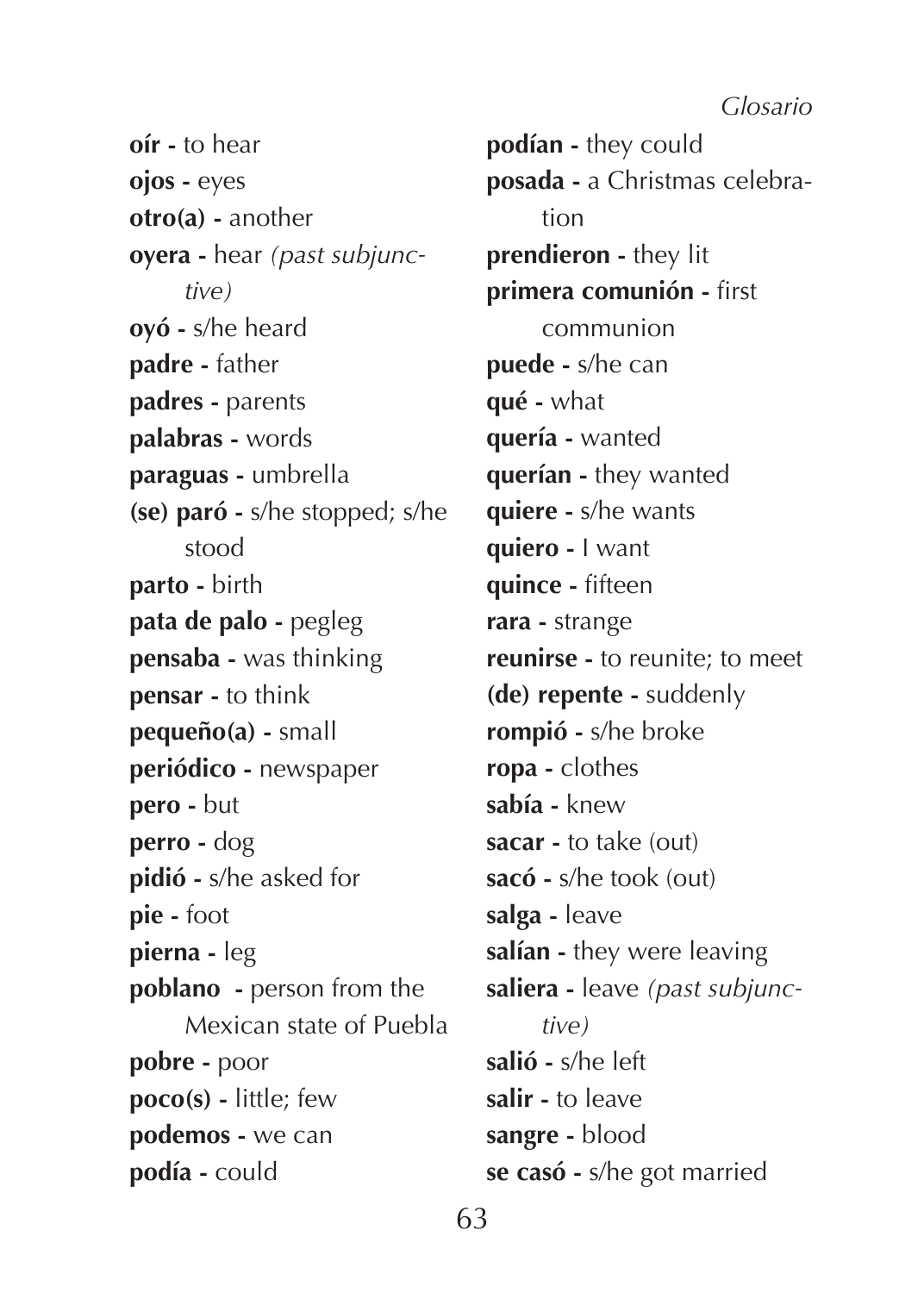**segundo -** second **seis -** six **señor -** sir; Mr.; man **señora -** madame; Mrs.; woman **sentía -** felt **sentido -** feeling *(noun)* **sentir -** to feel **ser -** to be **sería -** would be **(había) sido -** (had) been **siempre -** always **(lo) siento -** I feel (sorry); I'm sorry **siete -** seven **sin embargo -** however; nevertheless **sintió -** s/he felt **sitio -** place, site **sobre -** about; envelope **solo(a) -** only; alone; lonely **son -** they are **soy -** I am **sueño -** dream **(por) supuesto -** of course **también -** also **tan -** so **tarde -** afternoon; late **tendría -** would have *Glosario*

**tenemos -** we have **tener -** to have **tengo -** I have **tenía -** had; used to have **tenían -** they had; used to have **todavía -** still; yet **todo(a) -** all **tomaba -** was taking **tomar -** to take **tomó -** s/he took **¡No toques! -** don't touch **trabajaba -** used to work **trabajar -** to work **trabajara -** worked **trabajo -** work **tranvía -** tram; streetcar **tres -** three **triste -** sad **tristeza -** sadness **tuviera -** had *(past subjunctive)* **tuvieron -** they had **tuvo -** s/he had **vamos -** we go **van -** they go **vas -** you go **veía -** saw **vender -** to sell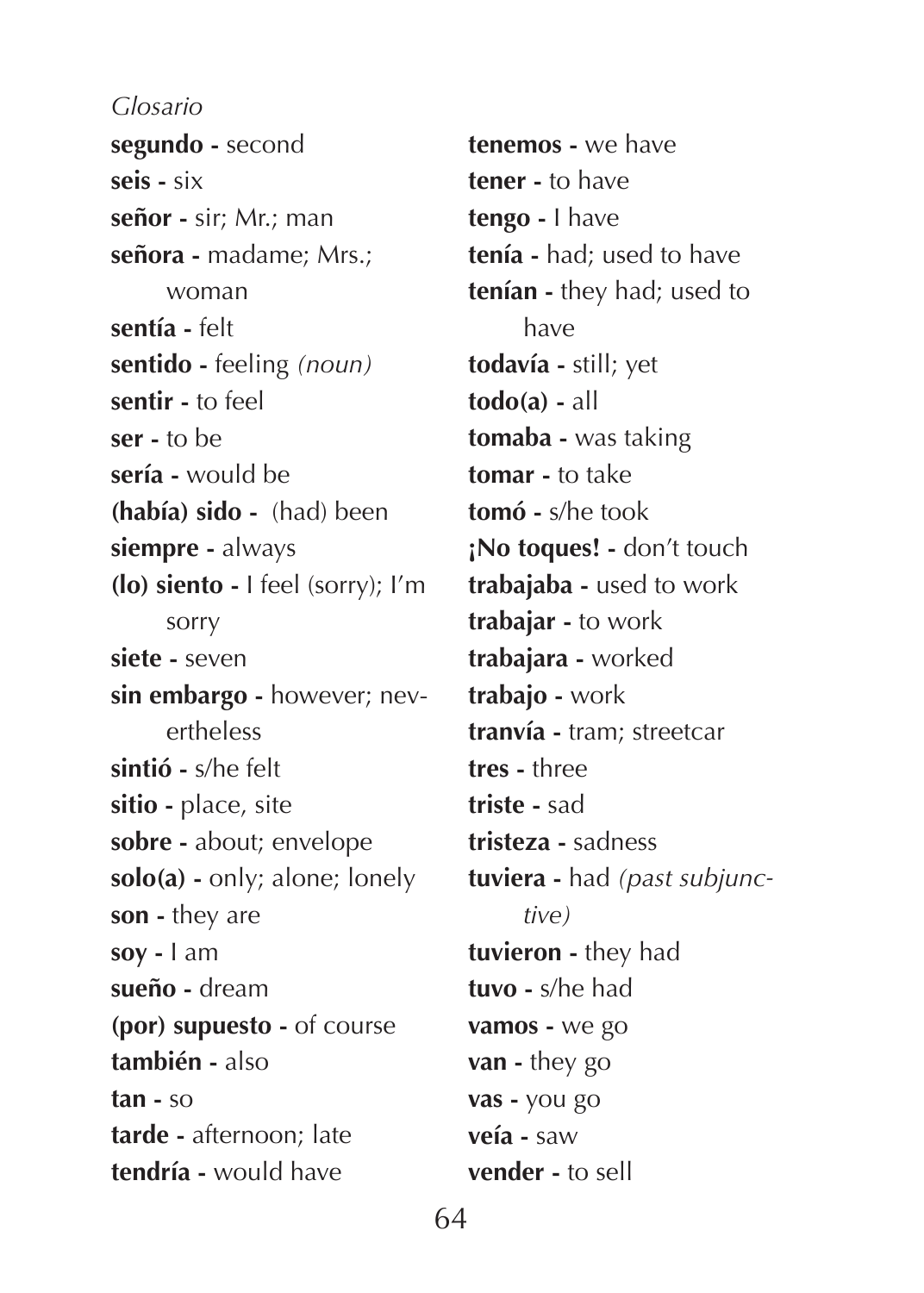**ver -** to see **viajar -** to travel **viaje -** trip, voyage **vida -** life **viera -** see *(past subjunctive)* **vieron -** they saw **vio -** s/he saw **vivía -** lived **vivir -** to live

**vivos -** alive **volver -** to return; to do again **volvieron -** they returned **volvió -** s/he returned **voy -** I go **vuelvas -** you return *(subjunctive)* **yeso -** cast

## **Cognados**

**accidente -** accident **acento -** accent **acompañó -** accompanied **adoptivos -** adoptive **adora -** adores **adorable -** adorable **afectaba -** s/he, it affected **afectuosa -** affectionate **afortunadamente -** fortunately **agresivo -** aggressive **alcohol -** alcohol **amputaron -** they amputated **animal -** animal **apareció -** s/he appeared **arquitectura -** arquitecture **arruinando -** ruined

**artista -** artist **atacaba -** was attacking **atacar(la) -** to attack (her) **atacó -** s/he attacked **ataque -** attack **autobuses -** buses **avalancha -** avalanche **bebé -** baby **cadáver -** cadaver; dead body **católica -** Catholic **cerebral -** cerebral; of the brain **chofer -** driver; chauffer **científicos -** scientists **clase -** class **collar -** collar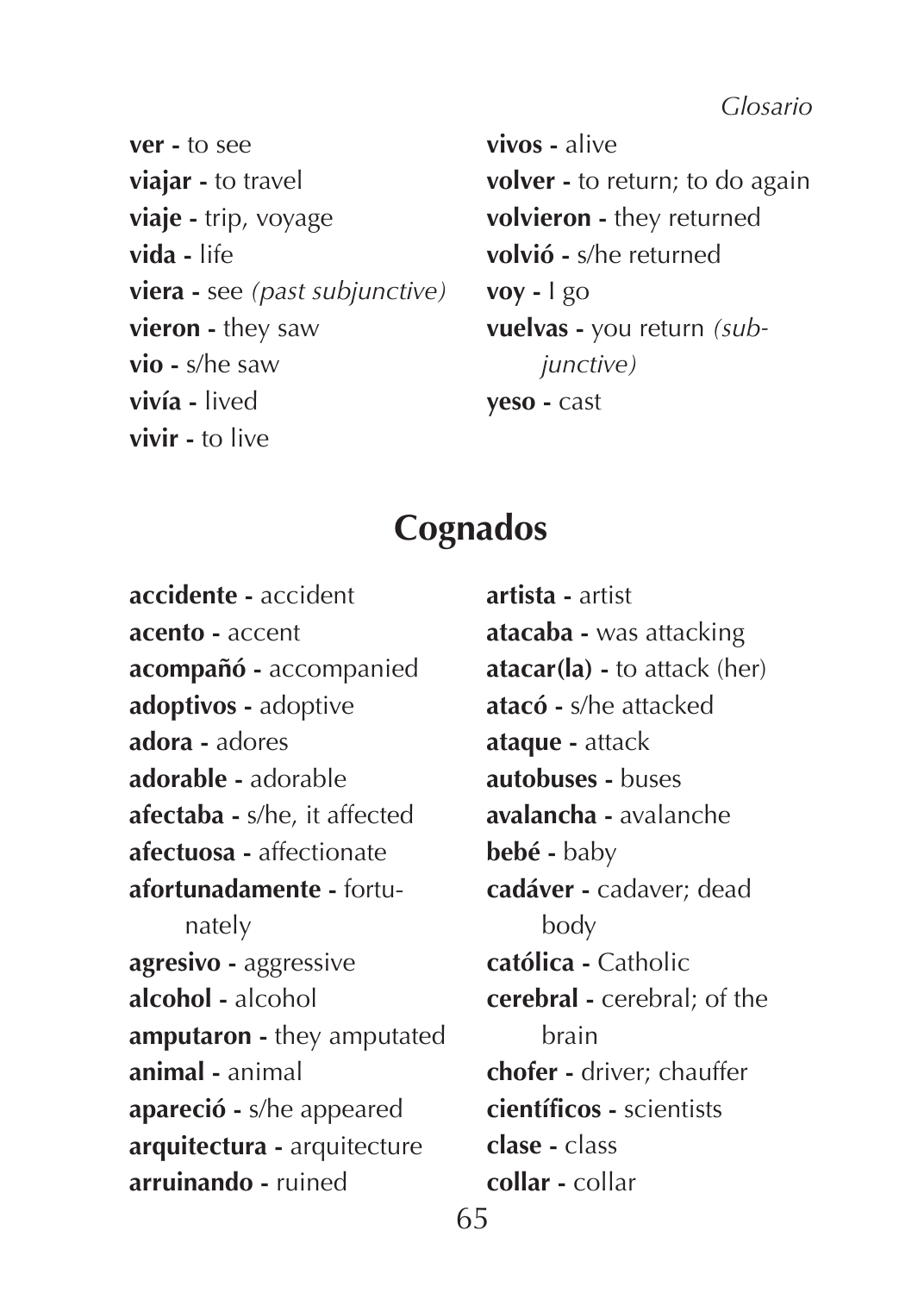**colores -** colors **columna -** column **comentarios -** comments **comisionó -** s/he commissioned **completar -** to complete **comprendió -** s/he understood/ comprehended **comunión -** communion **conmoción -** commotion **consideraba -** s/he considered **consideró -** s/he considered **construyó -** s/he constructed **contagioso -** contagious **contenta -** happy; content **continuó -** s/he continued **controlarla -** to control(her) **convento -** convent **corredores -** corridors; hallways **corsé -** corset (garment worn around abdomen and chest area) **costa -** coast **cuarentena -** quarantine **decidió -** s/he decided **dedicado -** dedicated **dedicó -** s/he dedicated

**deformada -** deformed **desapareció -** s/he, it disappeared **desconexión -** disconnection **desconsoladamente -** inconsolably **destruyó -** s/he destroyed **deterioró -** s/he, it deteriorated **diciembre** December **diferente -** different **director -** director **distinta -** distinct; different **distraída -** distracted **división -** division **doctora -** doctor **durante -** during; for a time **educación -** education; manners **ejercicio -** exercise **elegante -** elegant **empleado -** employee **enfrente -** in front **entrar -** to enter **entró -** s/he entered **epilépticos -** epileptic **equivalente -** equivalent **escapaban -** they used to escape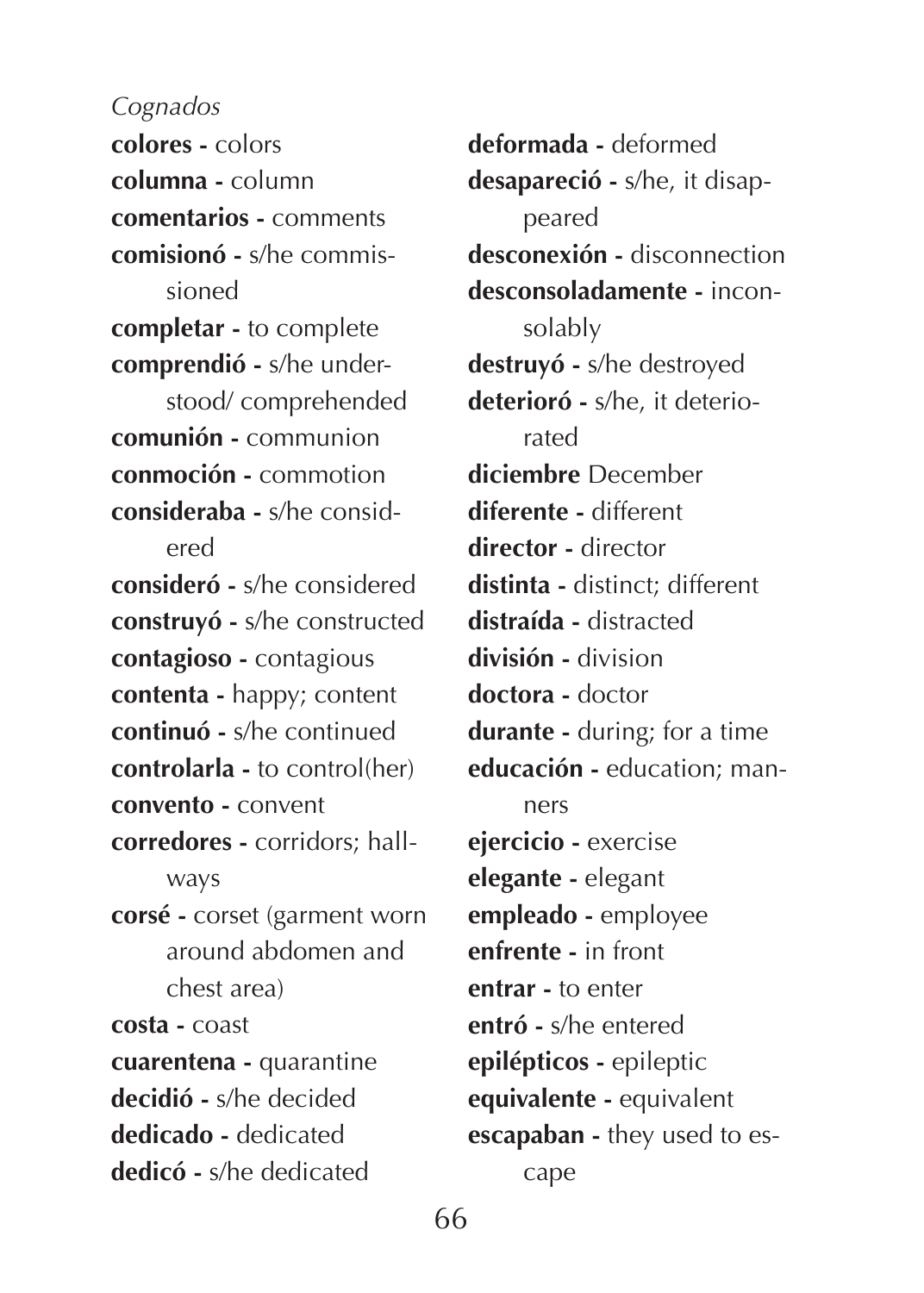**escapar -** to escape **escapó -** s/he, it escaped **espacio -** space **español -** Spanish; Spanish language **española -** Spanish **especial -** special **especialmente -** especially **esposa -** wife **estilo -** style **estómago -** stomach **estrangular -** to strangle **estudiaban -** they studied **estudiantes -** students **estudiar -** to study **eventualmente -** eventually **exclusiva -** exclusive **exhausta -** exhausted **experta -** expert **explorar -** to explore **explosión -** explosion **explosivo -** explosive **expulsado -** expelled **extendió -** s/he, it extended **extra -** extra **falso -** false **familias -** families **famoso -** famous **fantástica -** fantastic

**favorita -** favorite **feroces -** ferocious **filipinas -** Phillipines **filosofía -** philosophy **filósofos -** philosophers **final -** final **financieros -** financial **flores -** flowers **formal -** formal **foto -** photo **fotografió -** photographed **fotógrafo -** photographer **fotografía -** photography **frenéticamente -** frantically **frutas -** fruits **fuerza -** force; strength **furia -** fury **furiosa -** furious **futuro -** future **gobierno -** government **grave -** grave; serious **grupo -** group **historia -** history **honrar -** to honor **horrorosas -** horrifying **humor -** humor **idea -** idea **ideal -** ideal **idiota -** idiot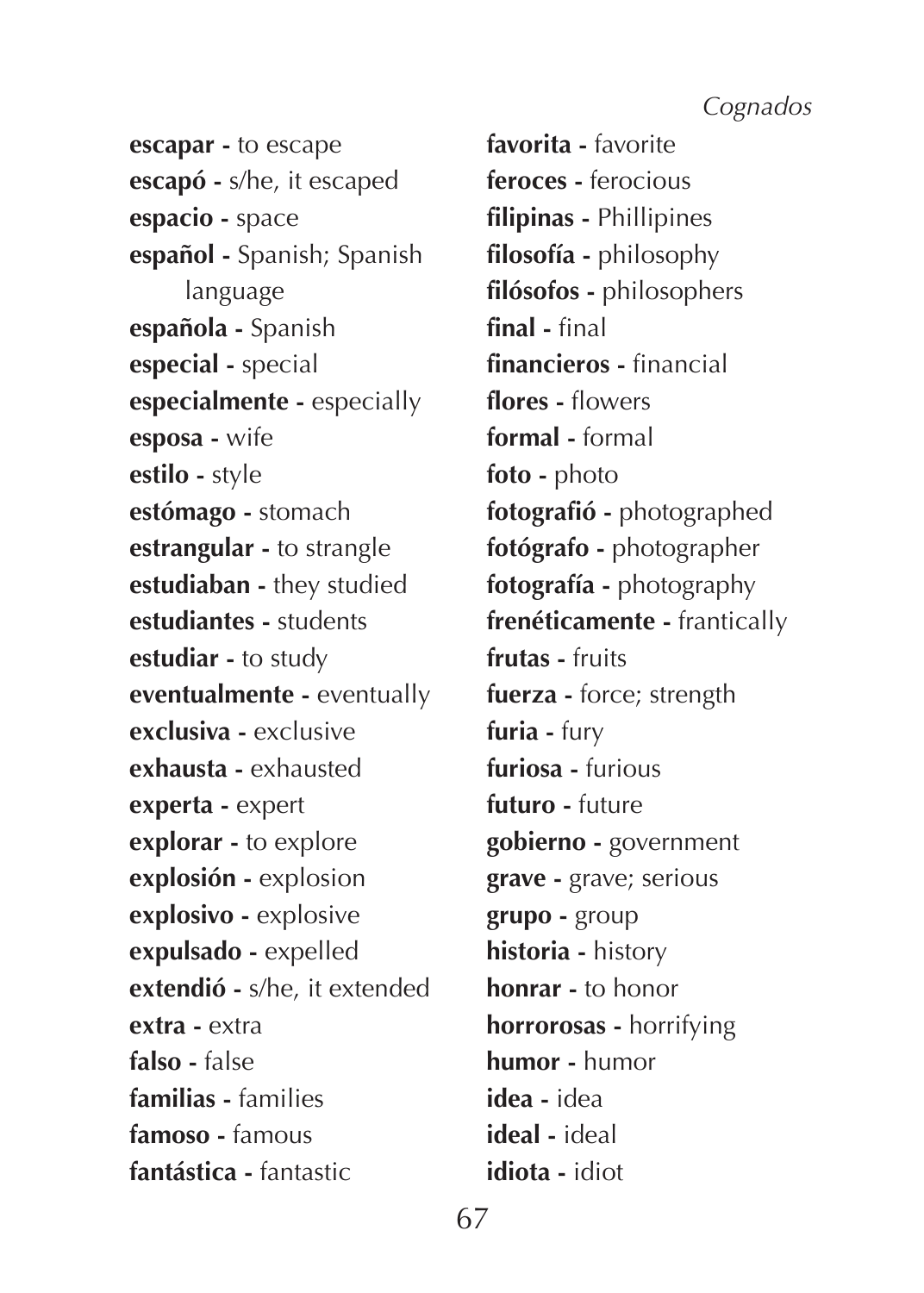**imagen -** image **imaginaba -** s/he imagined **imaginación -** imagination **imaginaria -** imaginary **(le) importaba -** was important (to him/her); mattered (to him/her) **importante -** important **incompetentes -** incompetent **independencia -** independence **indígena -** indigenous **informó -** s/he informed **insistió -** s/he insisted **instante -** instant **insultos -** insults **inteligente -** intelligent **(le) interesaba -** was interesting (to him/her) **interfiriera -** s/he interfered **investigó -** s/he investigated **irritación -** irritation **irritado -** irritated **jardín -** garden; yard **kínder -** kindergarten **lección -** lesson **leyenda -** legend **límites -** limits **literatura -** literature

**localizaba -** it was located **mamá -** mom **matemáticos -** mathematicians **matrimonio -** marriage **mayoría -** majority **medicina -** medicine **médico -** doctor **memoria -** memory **mercado -** market **mexicano -** Mexican **minutos -** minutes **modelo -** model **momento -** moment **monstruo -** monster **monstruosidad -** monstrosity **monumento -** monument **moverse -** to move **mural -** mural **museo -** museum **necesita -** s/he needs **necesitaba -** s/he needed **necesito -** I need **nervioso -** nervous **noviembre -** November **nunca -** never **observaba -** s/he was observing **observar -** to observe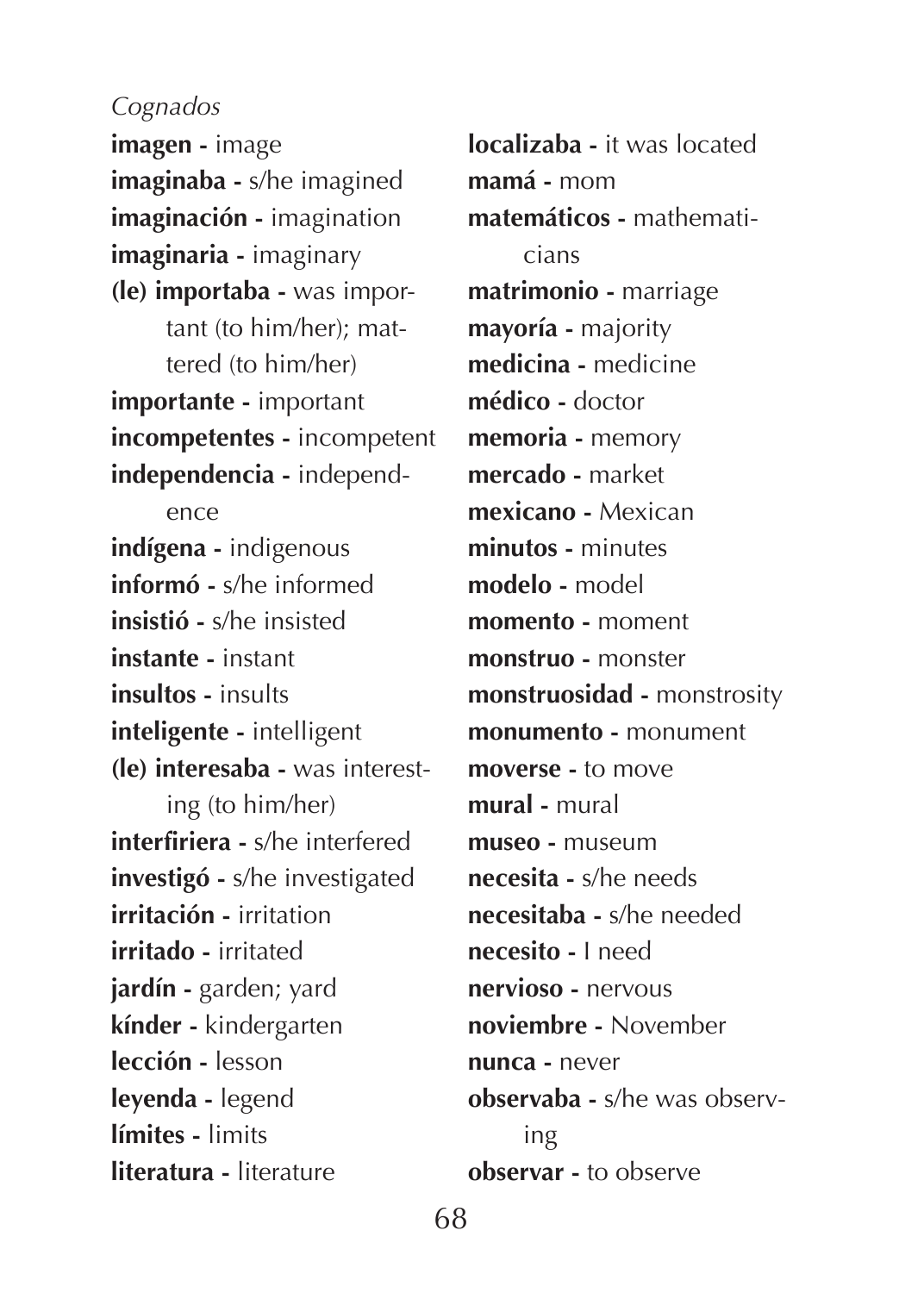**observó -** s/he observed **ocasión -** occasion **ocurrió -** occurred **operaron -** they operated **opinión -** opinion **oportunidad -** opportunity **paciencia -** patience **pánico -** panic **papá -** papa; dad **papel -** paper **parque -** park **parte -** part **pasaba -** passed; were spending **pasado -** past **pasaje (de barco) -** passage or ticket (on a ship) **pasamos -** we pass; we spend **pasar -** to pass; to spend **pasó -** passed **patio -** patio **paz -** peace **pelvis -** pelvis **perfectamente -** perfectly **perforado -** perforated; pierced **perforó -** s/he perforated; pierced **permisible -** permissible

**permitía -** s/he permitted; allowed **permitió -** s/he permitted; allowed **personal -** personal **personalidad -** personality **personas -** persons, people **pintaba -** s/he painted **pintando -** painting **pintar -** to paint **pintora -** painter **pipi -** pee; urine **piratas -** pirates **planeaban -** they planned; they were planning **planear -** to plan **planearon -** they planned **polio -** polio **política -** politics; political **posesiones -** possessions **posibilidad -** possibility **práctica -** practice; practical **precio -** price **preciosa -** precious **prefería -** s/he preferred **preparaba -** s/he prepared; s/he was preparing **presidente -** president **princesa -** princess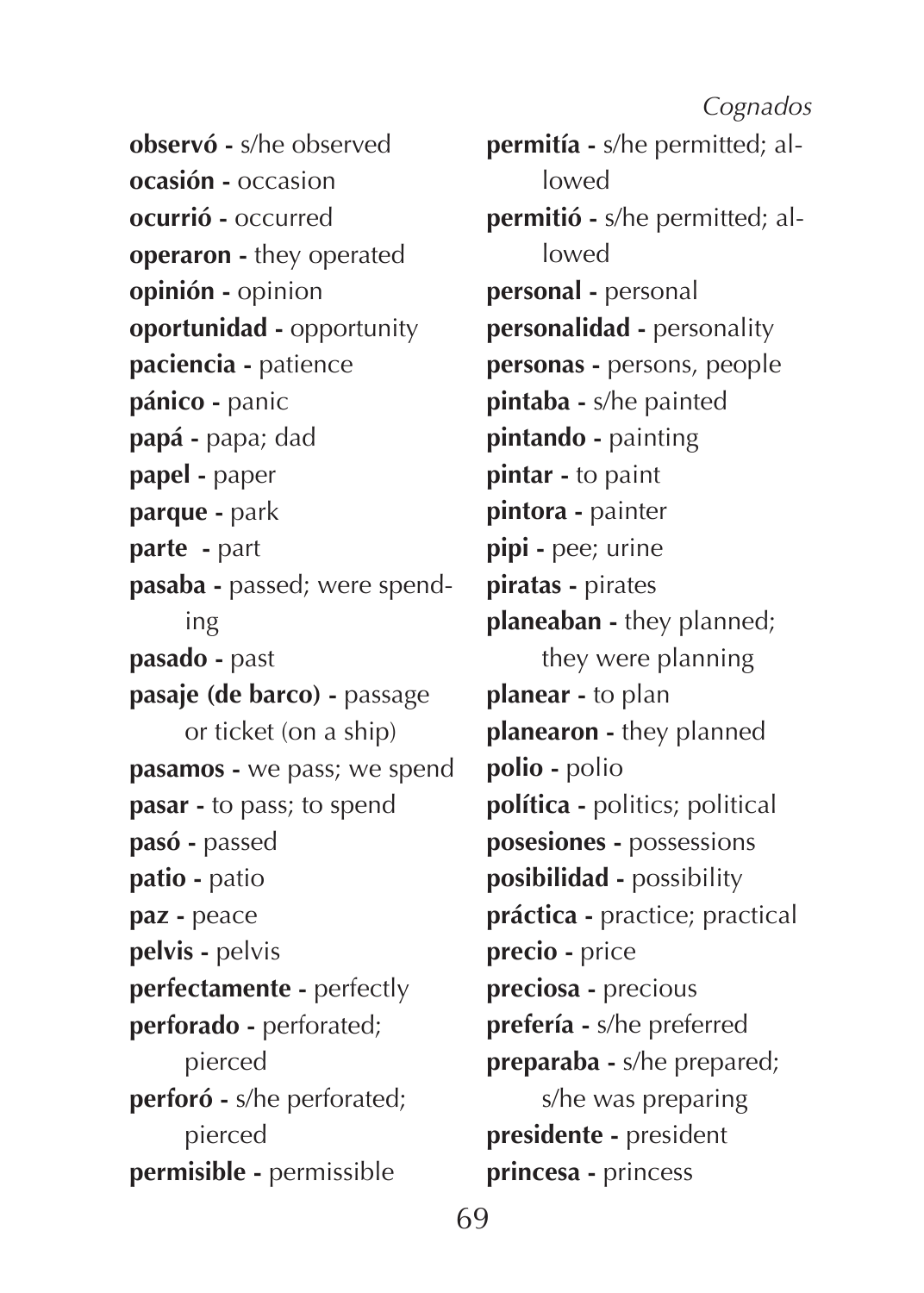**principalmente -** principally; mainly **problema -** problem **proceso -** process **productos -** products **profesional -** professional **profesor -** profesor; teacher **promesa -** promise **ranchero -** rancher; farmer **rápidamente -** rapidly; quickly **rata -** rat **realmente -** really **rebeldes -** rebels; rebellious **rebelión -** rebellion **recuperaba -** s/he was recuperating; s/he was recovering **recuperar(se) -** to recuperate; to recover **recuperó -** s/he recuperated; recovered **reflexionar -** to reflect; to think about **relación -** relationship **religión -** religion **religiosa -** religious **rentaba -** s/he was renting;

s/he used to rent **respetar -** to respect **respeto -** respect **respondió -** s/he responded **respuesta -** response **restaurante -** restaurant **revelar -** to reveal **revolución -** revolution **robaba -** s/he was stealing; s/he used to steal **robar -** to steal; to rob **roca -** rock **romántica -** romantic **románticamente -** romantically **secreto -** secret **septiembre -** September **seria -** serious **silenciosa -** silent **simplemente -** simply **solitarios -** solitary; alone **sonido -** sound **sorprendente -** surprising **suburbio -** suburb **sufría -** s/he was suffering **sufrió -** s/he suffered **suicidó -** s/he committed suicide